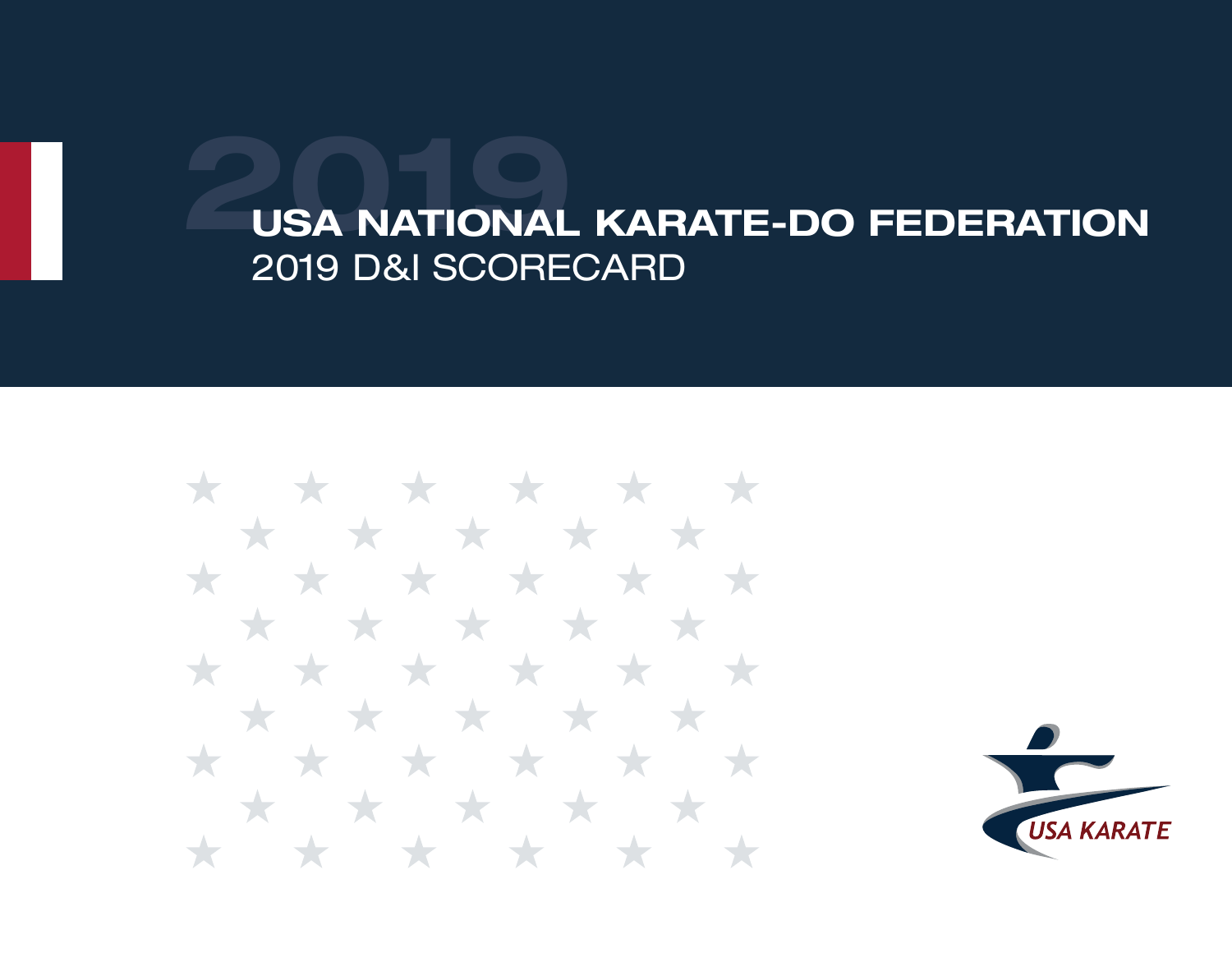

#### How the D&I Scorecard is collected and prepared

In accordance with the Ted Stevens Act, the USOPC's Diversity and Inclusion department annually collects diversity data from the USOPC, NGBs and HPMOs. The data is due April 1 and is based on each organization's demographic data as of Dec. 31 from the previous year.

Once the data is collected, the USOPC works with a consultant to compile more than 4,000 data points into unique scorecards for each NGB, HPMO, and one for the USOPC.

#### How to interpret the colors and numbers in the D&I Scorecard

Scores and colors are given as a percent of the benchmark. For simplicity, the scorecard uses green, yellow and red. Green indicates 85 percent or greater; yellow for 69-84 percent; and red signifies 68 percent or lower. Note that red is indicative of an opportunity to grow the sport and should be viewed as a positive prospect for creating strategy.

The color scheme allows for a quick indication of where an opportunity might exist, but it should also be put into context. In some cases, the numbers are quite small, so a change of one or two people can be very significant. Therefore red, although noteworthy, does not necessarily indicate failure.

#### How Benchmarks in the USOPC D&I Scorecard are derived

The benchmark is derived from a combination of the U.S. Census, NCAA, and the specific NGB or HPMO's data. The benchmarks are tailored to each NGB and HPMO to adjust for their staff size, financial resources and uniqueness of their sport. For example, USA Volleyball's benchmark for membership data is based on 50 percent U.S. Census data and 50 percent NCAA data. For other sports like Team Handball, NCAA data is not applicable.

The D&I Scorecard measures the diversity of the USOPC, NGB and HPMO's board of directors, standing committees, staff, membership, national team coaches and athletes, and developmental team coaches and athletes. The scorecard also measures the participation of women, people of color (African American/Black, Asian, Hispanic, Native American, Pacific Islander and two or more races), persons with disabilities and veterans.

The benchmarks are designed to provide an assessment and comparison of the NGBs and/or HPMOs while considering the uniqueness of each organization. For example, the benchmark for the percent of female coaches on the team is based on the percent of women on the team. Simply, the coaching staff should reflect the diversity of the team. This factor is important because some sports, like boxing, have not had female participation as long as other sports, like swimming, for instance. Therefore, fewer female coaches in boxing would be expected (at this point in time).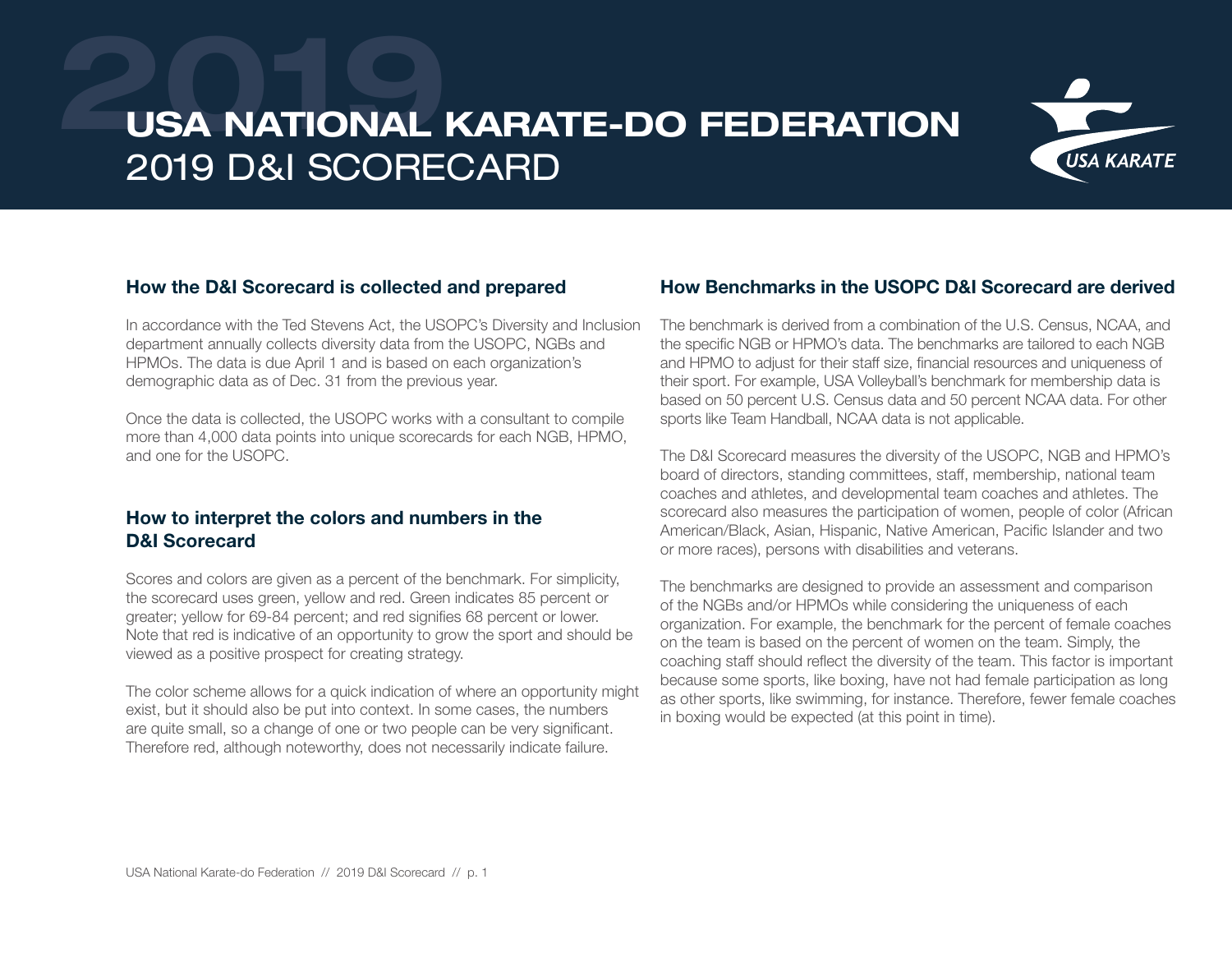

### PEOPLE OF COLOR

|                                             | # Total Employees/<br><b>Members</b> | % People of Color | <b>Benchmark</b> | % Benchmark<br><b>Achieved</b> | # Of Hires To<br><b>Benchmark</b> |
|---------------------------------------------|--------------------------------------|-------------------|------------------|--------------------------------|-----------------------------------|
| <b>Board of Directors</b>                   | 9                                    | 22.22             | 28.44            | 78.13                          |                                   |
| <b>Executive Committee</b>                  | $\circ$                              | N/A               | 0.00             | N/A                            | $\circ$                           |
| <b>Standing Committees</b>                  | 37                                   | 29.72             | 46.88            | 63.40                          | 6                                 |
| Professional Staff                          | $\mathbf{2}$                         | 0.00              | 25.21            | 0.00                           |                                   |
| NGB Membership                              | 3,606                                | 44.67             | 22.05            | 202.59                         | $\circ$                           |
| National Teams (Athletes)                   | 52                                   | 55.76             | 44.67            | 124.83                         | $\circ$                           |
| National Teams (Coaches & Non-Athletes)     | 11                                   | 36.36             | 47.33            | 76.82                          |                                   |
| Developmental National Teams (Athletes)     | 151                                  | 59.60             | 44.67            | 133.42                         | $\circ$                           |
| Developmental National Teams (Non-Athletes) | 12                                   | 33.33             | 47.33            | 70.42                          | $\overline{2}$                    |
| Part-Time Employees/Interns                 | 3                                    | 0.00              | 44.67            | 0.00                           |                                   |
| Total                                       | 3,883                                | 45.09             |                  |                                |                                   |
| Average                                     |                                      | 31.30             |                  | 83.29                          |                                   |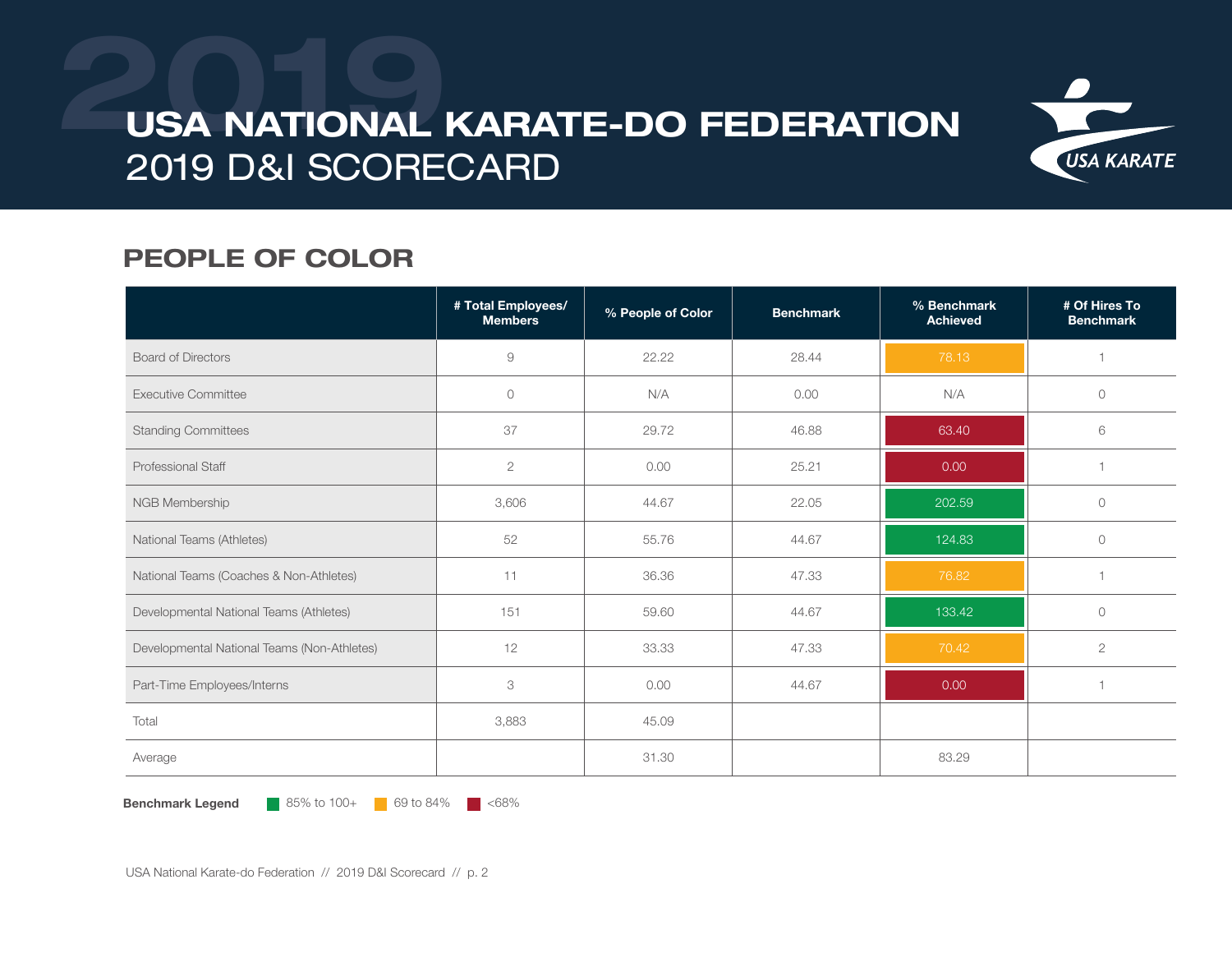

#### WOMEN

|                                             | # Total Employees/<br><b>Members</b> | % Women | <b>Benchmark</b> | % Benchmark<br><b>Achieved</b> | # Of Hires To<br><b>Benchmark</b> |
|---------------------------------------------|--------------------------------------|---------|------------------|--------------------------------|-----------------------------------|
| <b>Board of Directors</b>                   | $\emph{9}$                           | 11.11   | 38.85            | 28.60                          | $\mathbf{2}$                      |
| <b>Executive Committee</b>                  | $\circ$                              | N/A     | 0.00             | N/A                            | $\circ$                           |
| <b>Standing Committees</b>                  | 37                                   | 21.62   | 37.55            | 57.58                          | 6                                 |
| <b>Professional Staff</b>                   | $\overline{2}$                       | 50.00   | 64.67            | 77.32                          | $\circ$                           |
| NGB Membership                              | 3,606                                | 35.41   | 34.79            | 101.78                         | $\circ$                           |
| National Teams (Athletes)                   | 52                                   | 46.15   | 35.41            | 130.33                         | $\circ$                           |
| National Teams (Coaches & Non-Athletes)     | 11                                   | 27.27   | 43.31            | 62.96                          | $\overline{2}$                    |
| Developmental National Teams (Athletes)     | 151                                  | 43.04   | 35.41            | 121.55                         | $\circ$                           |
| Developmental National Teams (Non-Athletes) | 12                                   | 33.33   | 43.31            | 76.96                          |                                   |
| Part-Time Employees/Interns                 | $\ensuremath{\mathsf{3}}$            | 66.66   | 35.41            | 188.25                         | $\circ$                           |
| Total                                       | 3,883                                | 35.67   |                  |                                |                                   |
| Average                                     |                                      | 37.18   |                  | 93.92                          |                                   |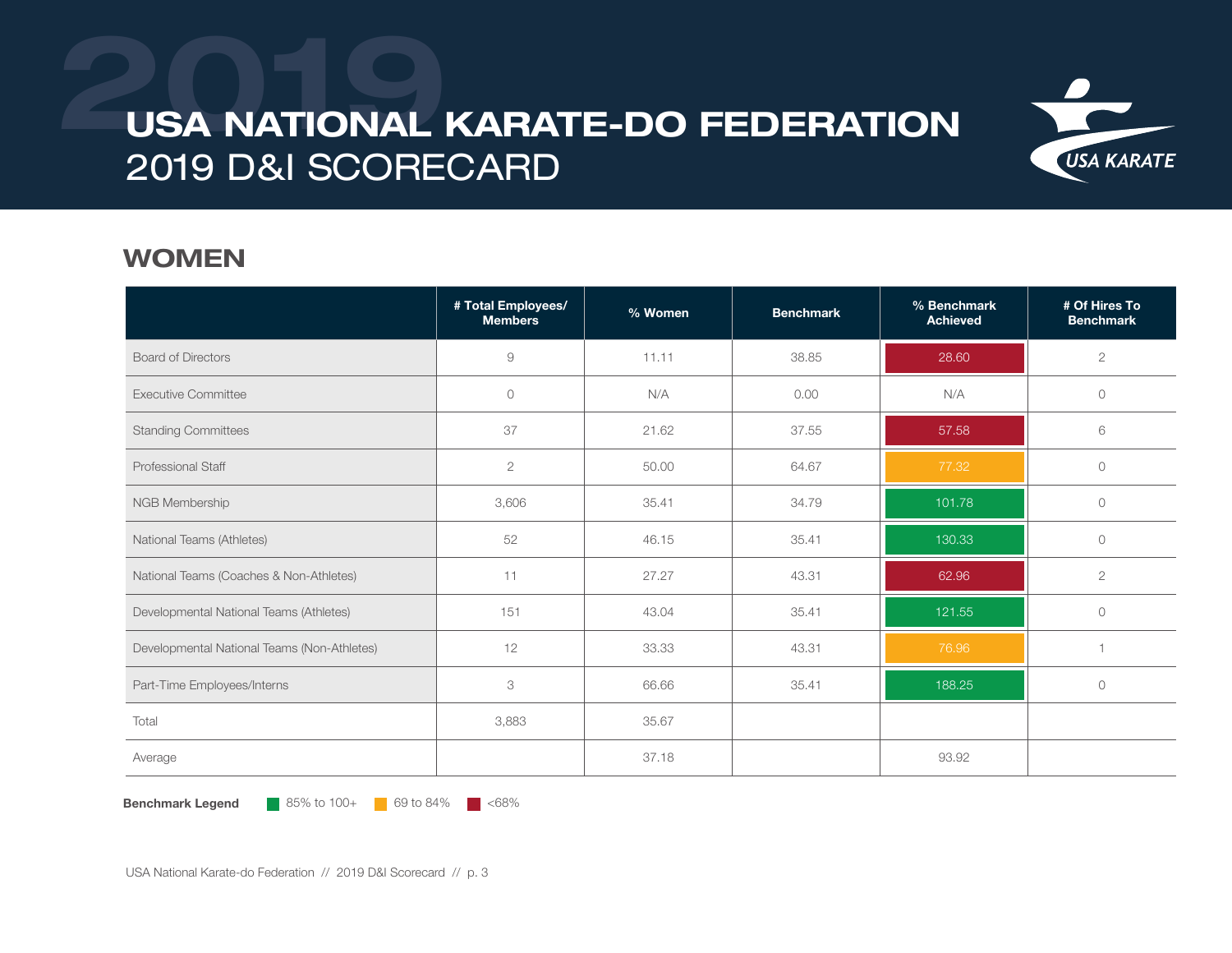

### PERSONS WITH DISABILITIES

|                                             | # Total Employees/<br><b>Members</b> | % Persons With<br><b>Disabilities</b> | <b>Benchmark</b> | % Benchmark<br><b>Achieved</b> | # Of Hires To<br><b>Benchmark</b> |
|---------------------------------------------|--------------------------------------|---------------------------------------|------------------|--------------------------------|-----------------------------------|
| <b>Board of Directors</b>                   | $\mathcal{G}$                        | 0.00                                  | 7.00             | 0.00                           |                                   |
| <b>Executive Committee</b>                  | $\circ$                              | N/A                                   | 7.00             | N/A                            | $\circ$                           |
| <b>Standing Committees</b>                  | 37                                   | 0.00                                  | 7.00             | 0.00                           | 3                                 |
| <b>Professional Staff</b>                   | $\sqrt{2}$                           | 0.00                                  | 7.00             | 0.00                           | $\circ$                           |
| NGB Membership                              | 3,606                                | 0.99                                  | 7.00             | 14.14                          | 216                               |
| National Teams (Athletes)                   | 52                                   | 9.61                                  | 7.00             | 137.29                         | $\circ$                           |
| National Teams (Coaches & Non-Athletes)     | 11                                   | 0.00                                  | 7.00             | 0.00                           |                                   |
| Developmental National Teams (Athletes)     | 151                                  | 0.00                                  | 7.00             | 0.00                           | 11                                |
| Developmental National Teams (Non-Athletes) | 12                                   | 0.00                                  | 7.00             | 0.00                           |                                   |
| Part-Time Employees/Interns                 | 3                                    | 0.00                                  | 7.00             | 0.00                           | $\circlearrowright$               |
| Total                                       | 3,883                                | 1.05                                  |                  |                                |                                   |
| Average                                     |                                      | 1.18                                  |                  | 16.83                          |                                   |